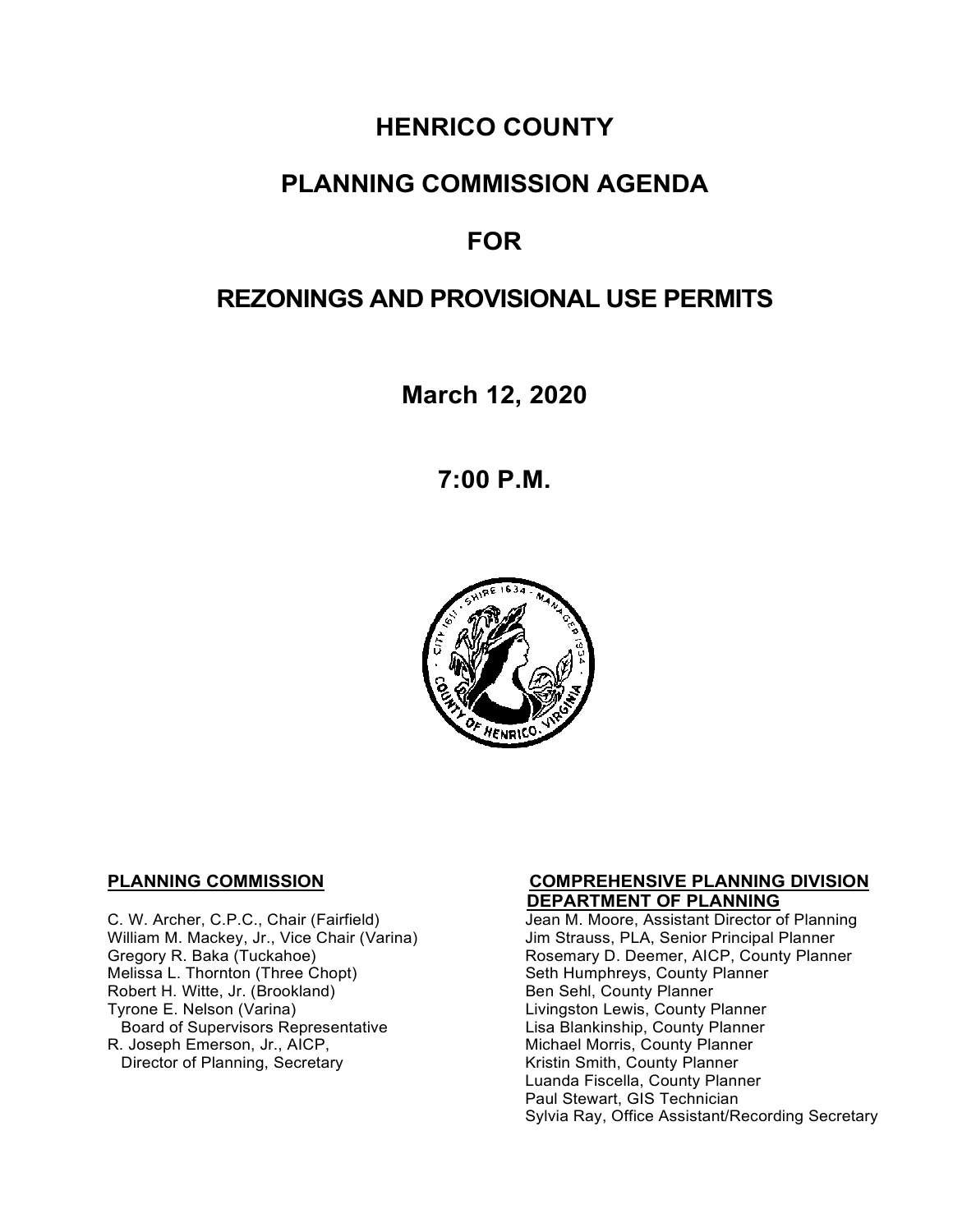#### **PLANNING COMMISSION REZONING MEETING FINAL AGENDA MARCH 12, 2020**

#### **BEGINNING AT 5:30 P.M.**

**DINNER AND WORK SESSION:** The Planning Commission will have dinner and a work session in the Planning Department Conference Room to continue discussing revisions to the Zoning Ordinance.

**BEGINNING AT 7:00 P.M.**

**WELCOME:**

**PLEDGE OF ALLEGIANCE:**

**RECOGNITION OF NEWS MEDIA:**

**CALL TO ORDER:**

**REQUESTS FOR WITHDRAWALS AND DEFERRALS: (0); (2)**

**REQUESTS FOR EXPEDITED ITEMS: (0)**

**CASES TO BE HEARD: (7)**

#### **FAIRFIELD:**

**REZ2019-00036 Andrew M. Condlin for Stanley Martin Homes:** Request to conditionally rezone from R-5 General Residence District, R-6 General Residence District, and B-3C Business District (Conditional) to R-6C General Residence District (Conditional) Parcels 783-747-8300 and 784-746-3173 containing 11.82 acres located on the west line of Brook Road (U.S. Route 1), approximately 700' west of the intersection of Brook Road (U.S. Route 1) and Brook Run Drive (private). The applicant proposes a 52-unit townhouse development. The R-6 District allows a maximum gross density of 12.0 units per acre. The use will be controlled by zoning ordinance regulations and proffered conditions. The 2026 Comprehensive Plan recommends Commercial Concentration and Environmental Protection Area. Part of the site is in the Enterprise Zone. **Staff – Lisa Blankinship Recommended for Approval**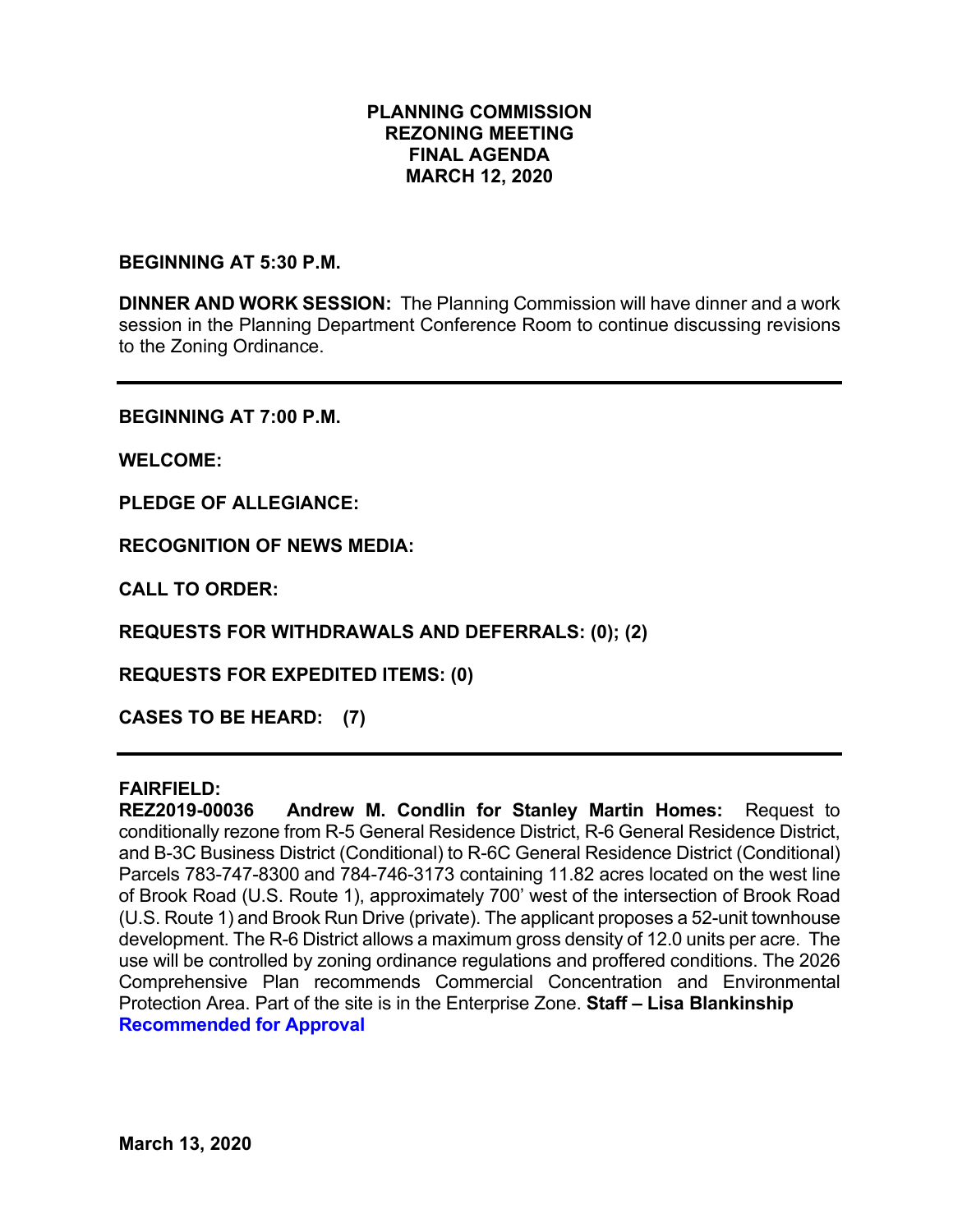**REZ2020-00008 Nicholas H. Grainger, Esq. for DealPoint Merrill, LLC:** Request to conditionally rezone from B-2 Business District to M-1C Light Industrial (Conditional) Parcel 810-723-3605 containing 9.735 acres located on the south line of Nine Mile Road (State Route 33), approximately 245' west from its intersection with S. Laburnum Avenue. The applicant proposes a self-storage facility. The use will be controlled by zoning ordinance regulations and proffered conditions. The 2026 Comprehensive Plan recommends Commercial Concentration. The site is in the Enterprise Zone. **Staff – Lisa Blankinship (Deferral Requested to the May 14, 2020 Meeting)**

2

**Recommended for Deferral**

#### **THREE CHOPT:**

**REZ2020-00003 James W. Theobald for Nuckols Road, LLC:** Request to conditionally rezone from A-1 Agricultural District to R-6C General Residence District (7.891 acres) and B-2C Business District (Conditional) (8.517 acres) parts of Parcels 748- 771-3527 and 749-771-2999 containing 16.408 acres located on the east line of Nuckols Road at its intersection with Fords Country Lane. The applicant proposes a life care facility and retail and/or office uses. The uses will be controlled by zoning ordinance regulations and proffered conditions. The 2026 Comprehensive Plan recommends Office. **Staff – Livingston Lewis**

**Recommended for Approval**

**PUP2020-00002 James W. Theobald for Nuckols Road, LLC:** Request for a Provisional Use Permit under Sections 24-36.1(a), 24-58.2(d), 24-120 and 24-122.1 of Chapter 24 of the County Code to allow for a life care facility and outside dining on parts of Parcels 748-771-3527 and 749-771-2999 located on the east line of Nuckols Road at its intersection of Fords Country Lane. The existing zoning is A-1 Agricultural District. R-6C and B-2C zoning are proposed with REZ2020-00003. The 2026 Comprehensive Plan recommends Office. **Staff – Livingston Lewis**

**Recommended for Approval**

**REZ2020-00006 Andrew M. Condlin for HCA:** Request to conditionally rezone from A-1 Agricultural District and B-1 Business District to O-2C Office District (Conditional) Parcels 747-771-7477, 747-771-9469, and 747-771-9985 containing 3.36 acres located at the southeast intersection of Nuckols Road and Hickory Park Drive. The applicant proposes an emergency medical facility. The use will be controlled by zoning ordinance regulations and proffered conditions. The 2026 Comprehensive Plan recommends Office. **Staff – Livingston Lewis**

#### **Recommended for Approval**

**REZ2020-00009 James W. Theobald for Stanley Martin Homes:** Request to conditionally rezone from A-1 Agricultural District to R-6C General Residence District (Conditional) (16.82 acres) and B-2C Business District (Conditional) (6.09 acres) Parcel 730-765-6508 containing 22.91 acres located on the south line of W. Broad Street (U.S. Route 250) at the western County Line with Goochland County. The applicant proposes a condominium and townhome development of no more than 204 units and commercial uses to include restaurants. The R-6 District allows a maximum gross density of 19.8 units per acre for condominiums and 12.0 units per acre for townhomes. The uses would be

**March 13, 2020**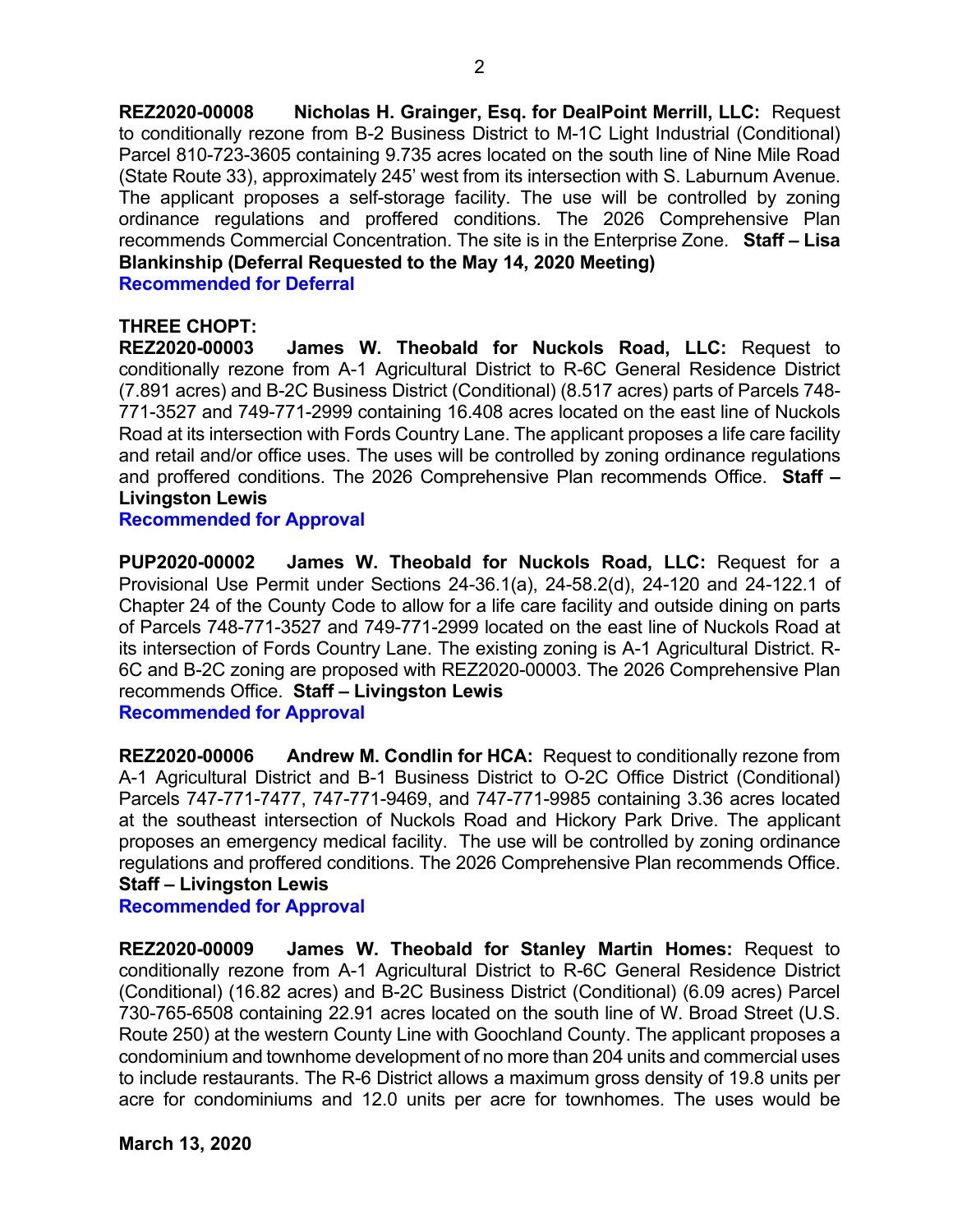controlled by zoning ordinance regulations and proffered conditions. The 2026 Comprehensive Plan recommends Traditional Neighborhood Development and Environmental Protection Area. The site is in the West Broad Street Overlay District. **Staff – Livingston Lewis**

#### **Recommended for Approval**

**PUP2020-00005 James W. Theobald for Stanley Martin Homes:** Request for a Provisional Use Permit under Sections 24-58.2(d), 24-120 and 24-122.1 of Chapter 24 of the County Code to allow food truck operations and outdoor dining for proposed restaurants on parts of Parcel 730-765-6508 located on the south line of W. Broad Street (U.S. Route 250) at the western County Line with Goochland County. The existing zoning is A-1 Agricultural District. B-2C Business District (Conditional) is proposed with REZ2020-00009. The 2026 Comprehensive Plan recommends Traditional Neighborhood Development and Environmental Protection Area. The site is in the West Broad Street Overlay District. **Staff – Livingston Lewis Recommended for Approval**

#### **TUCKAHOE:**

None.

#### **BROOKLAND:**

#### *(Deferred from the February 13, 2020 Meeting)*

**REZ2020-00007 Andrew M. Condlin for SXCW Properties II, LLC:** Request to conditionally rezone from R-3 One-Family Residence District and O-2 Office District to B-3C Business District (Conditional) Parcels 769-755-3049, 769-755-8276, and part of Parcel 769-755-6068 containing 5.333 acres located on the west line of Staples Mill Road (U.S. Route 33), approximately 300' north of its intersection with E. Parham Road. The applicant proposes a car wash and fuel facility. The uses will be controlled by zoning ordinance regulations and proffered conditions. The 2026 Comprehensive Plan recommends Office. **Staff – Ben Sehl (Deferral Requested to the April 9, 2020 Meeting)**

**Recommended for Deferral**

**REZ2020-00010 Staples Mill Investments, LLC:** Request to conditionally rezone from A-1 Agricultural District to R-5AC General Residence District (Conditional) Parcel 763-768-6597 and part of Parcel 762-768-8288 containing 11.27 acres located on the east line of Staples Mill Road (U.S. Route 33), approximately 1300' south of its intersection with Mountain Road. The applicant proposes an age restricted, zero-lot line single family development of no more than 21 lots. The R-5A District allows a minimum lot area of 5,625 square feet and a maximum gross density of 6 units per acre. The use will be controlled by zoning ordinance regulations and proffered conditions. The 2026 Comprehensive Plan recommends Suburban Residential 1, density should not exceed 2.4 units per acre. **Staff – Ben Sehl**

### **Recommended for Approval**

**VARINA:**

None.

**March 13, 2020**